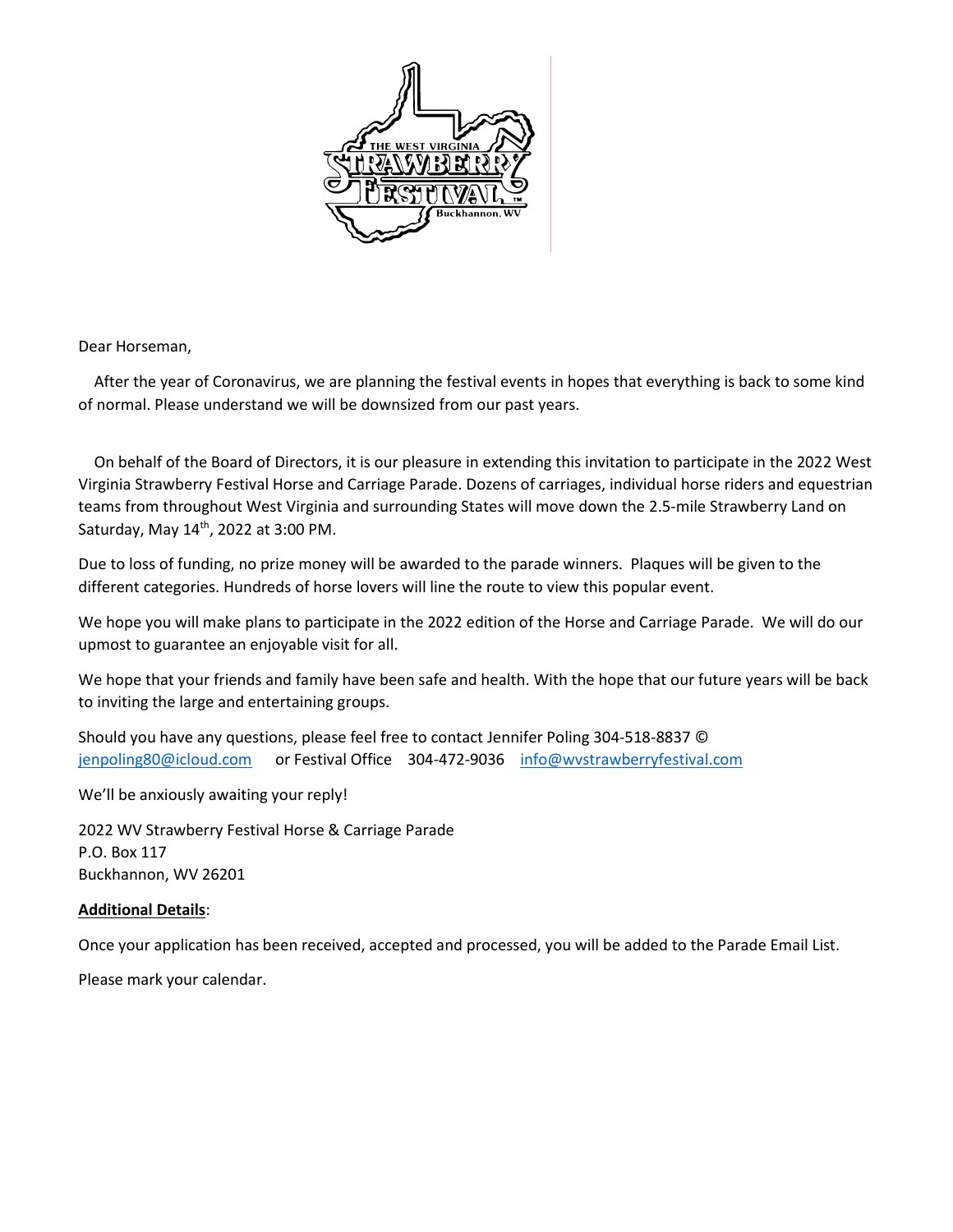### **Judging**

All entries will be judged and scored at the designated judges review area along the parade route.

**Prize**: Awards will be given to the following judging categories.

First Place First Place Third Place Third Place

## **Youth Rider/ Youth Group Costume / Theme Class**

First Place First Place Second Place Second Place Third Place **Third Place** Third Place

## **Multi-Horse Hitch Single Horse Hitch**

First Place **First Place** Second Place Second Place Third Place Third Place

# **Mule / Donkey Hitch <b>Farm Wagon**

First Place **First Place** Second Place Second Place Third Place Third Place

First Place First Place Second Place Second Place Third Place Third Place

First Place First Place Second Place Second Place Third Place Third Place

# **Individual Rider**

First Place Second Place Third Place

# **Best Overall Carriage/Wagon Best Overall Equestrian Unit/Drill Team**

Second Place Second Place

# **Show Wagon / Carriage Under 38" Mule, Pony, Horse**

# **Small Group - Less than 10 Riders Large Group - 10 and more Riders**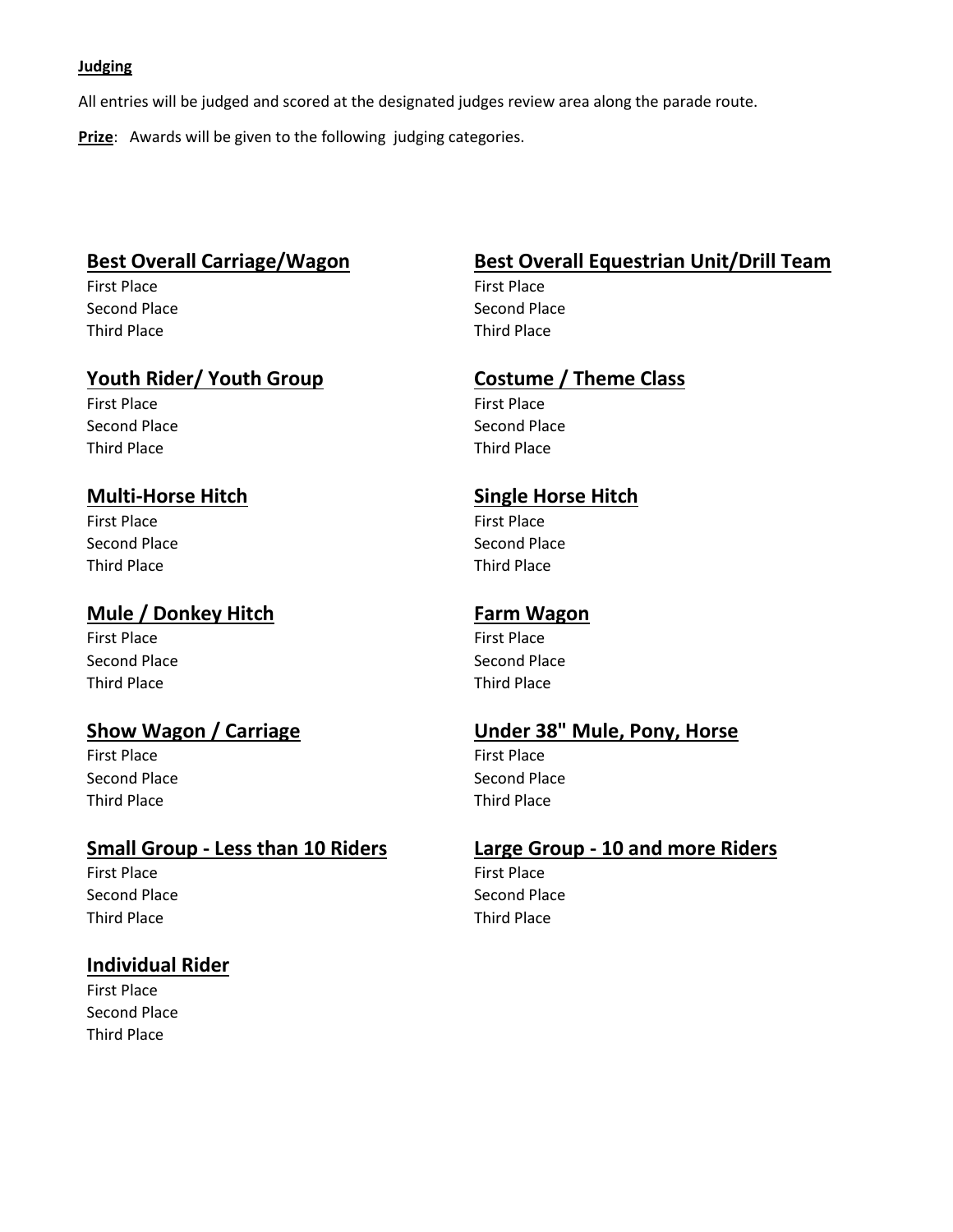### **WV STRAWBERRY FESTIVAL HORSE AND CARRIAGE PARADE**

 **May 14th 2022 at 3:00 pm**

| <b>Entry Contact Information</b>                                                      |                     |             |
|---------------------------------------------------------------------------------------|---------------------|-------------|
|                                                                                       |                     |             |
|                                                                                       |                     |             |
|                                                                                       |                     |             |
|                                                                                       |                     |             |
|                                                                                       |                     |             |
| (All updates and announcements regarding the parade will done via email if available) |                     |             |
|                                                                                       |                     |             |
| <b>Entry Information</b>                                                              |                     |             |
| Please Indicate Entry Type:                                                           |                     |             |
| Horse / Carriage I/ Wagon                                                             | <b>Riding Group</b> | Mini / Cart |
| Individual Rider / Horse                                                              | Costume             | Other       |
|                                                                                       |                     |             |
| List the parades which your horse and/or group have recently appeared, if any         |                     |             |
|                                                                                       |                     |             |
|                                                                                       |                     |             |
|                                                                                       |                     |             |
|                                                                                       |                     |             |
| <b>Equestrian Layout</b>                                                              |                     |             |
| <b>Riding Groups:</b>                                                                 |                     |             |
|                                                                                       |                     |             |
| <b>Horse-Drawn Vehicles:</b>                                                          |                     |             |
| Length of Carriage / Wagon with horses(s) hitched: _____________                      |                     |             |
|                                                                                       |                     |             |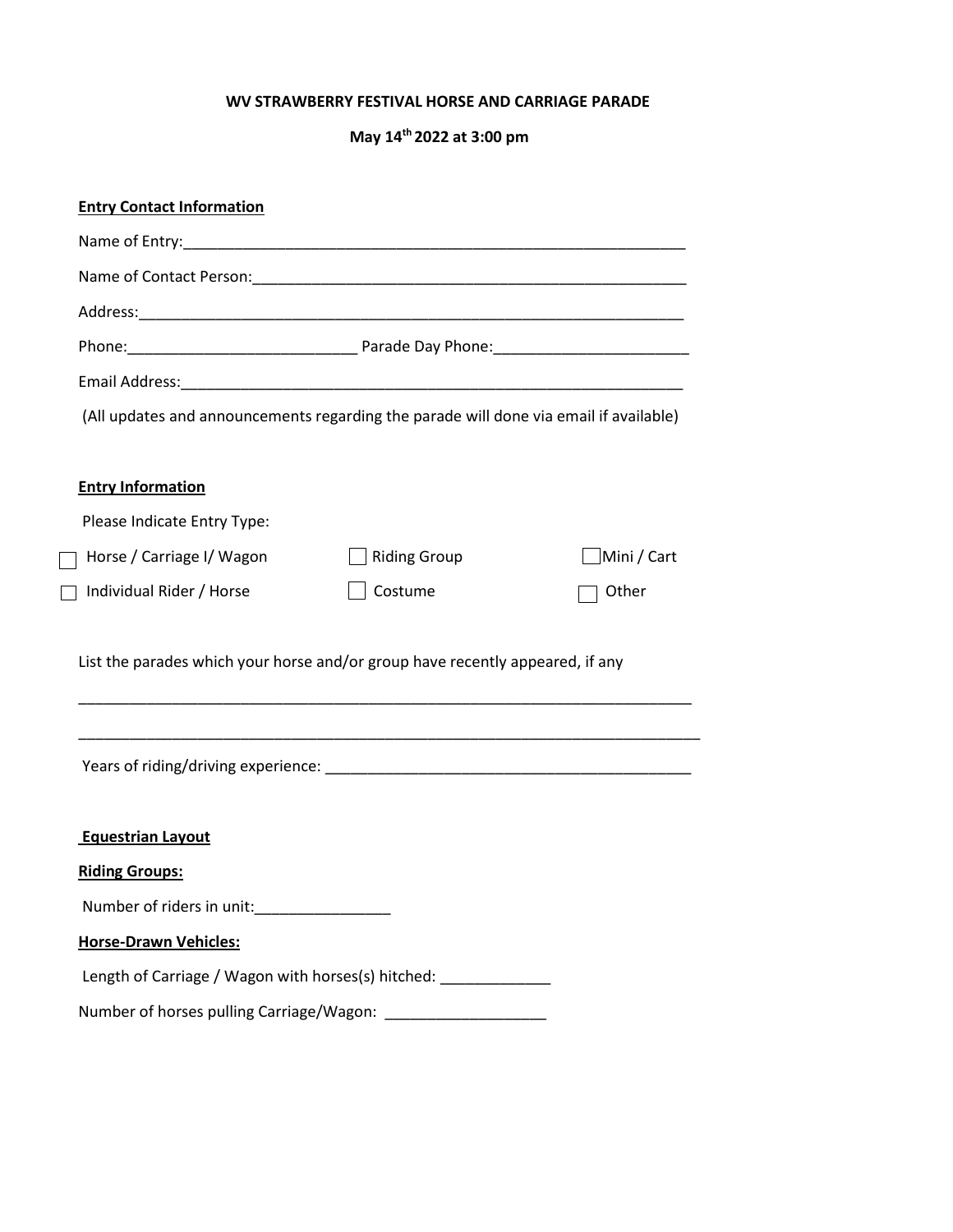### **Announcement Script – we would appreciate a photo that we can use for publicity, if available**

Please describe your entry for the announcer's script. Please introduce your entry and provide any fun information you would like to provide about you, your horses, your cart and your group or entry.

### **Check off list:**

- 1. Entry Form (page 3)
- 2. Publicity Information (page 4)
- 3. Proof of Insurance (page 5)
- 4. Coggins paper (day of parade)
- 5. Certificate of Health (out of state only)
- 6. Participate Health Record (Anyone with your group) (day of parade)

**Please keep page 6 (information sheet) with you and your group on parade day.**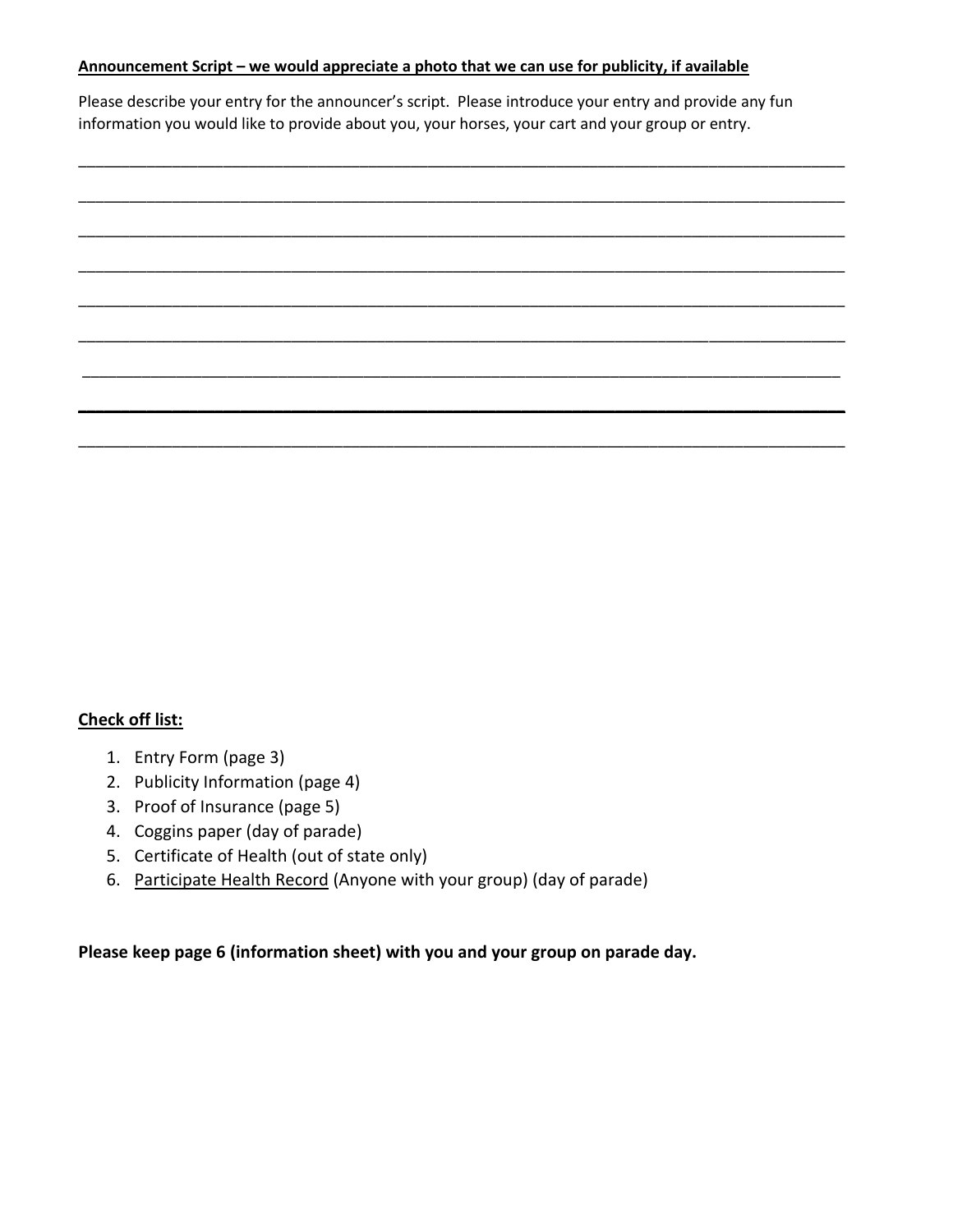### **REQUIRED INSURANCE COVERAGE**

If you belong to a group organization which provides insurance coverage, please attach your proof of membership and certificate of insurance. If you carry individual insurance that covers you for parades and such, please provide a copy of certificate of insurance.

The WV Strawberry Festival Association strives to provide a safe event for participants, volunteers and spectators, but it's important that all entries cover themselves in case of an accident. Thank you for your cooperation.

#### **Insurance Carrier Name**: \_\_\_\_\_\_\_\_\_\_\_\_\_\_\_\_\_\_\_\_\_\_\_\_\_\_\_\_\_\_\_\_\_\_\_\_\_\_\_\_\_\_\_\_\_\_\_\_\_\_\_\_\_\_\_\_\_\_\_\_\_\_\_\_\_

#### **General Liability Amount**: \_\_\_\_\_\_\_\_\_\_\_\_\_\_\_\_\_\_\_\_\_\_\_\_\_\_\_\_\_\_\_\_\_\_\_\_\_\_\_\_\_\_\_\_\_\_\_\_\_\_\_\_\_\_\_\_\_\_\_\_\_\_\_\_

### **REQUIREMENTS**

1. ALL ENTRIES MUST ATTACH PROOF OF INSURANCE TO ENTRY FORM

2. ALL ENTRIES MUST CARRY PROOF OF CURRENT COGGINS TEST ON DAY OF PARADE

3. A VALID CERTIFICATE OF HEALTH MUST ACCOMPANY EACH HORSE COMING TO THE PARADE FROM OUTSIDE OF WV

4. ALL INEXPERIENCED DRIVERS AND RIDERS MUST HAVE AN OUTWALKER

5. WV STRAWBERRY FESTIVAL STAFF RESERVES THE RIGHT TO PULL ANY CARRIAGE OR RIDER FROM THE PARADE FOR ANY REASON

6. ALL CARRIAGE UNITS NOT TIED TO TRAILERS MUST BE CONTROLLED BY EITHER A HEADER OR A DRIVER ON THE SEAT (WITH REIGNS IN HAND)

7. NO PASSENGERS ARE ALLOWED IN THE CARRIAGE UNLESS A DRIVER IS ON THEIR SEAT (WITH REIGNS IN HAND)

8. NO BRIDLE WILL BE REMOVED WHILE HITCHED TO A CARRIAGE

**RELEASE** In consideration of the acceptance of the right to participate in the WV Strawberry Festival Horse and Carriage Parade, buy execution of this entry form, I (my organization) and any related participants, hereby release and discharge the following: Parade Committee, WV Strawberry Festival Association, City of Buckhannon and any other property owner (this includes the officers, employees, representatives and management of presentation of WVSF Horse and Carriage Parade) of any and all known and unknown damages, injuries, losses, judgments and/or claims from any course whatsoever that may be suffered by any entrant, member or participant of the entrant's organization and agrees to indemnify and hold harmless all of the above in addition to any others involved in this event. In addition, I, my organization and participants, release all of the above, plus other volunteers, from any and all liability resulting from the actions or conduct of entrants, entrants' guests, entrants' entry or unit, whether it be animal or animal drawn or otherwise, or any participant assistant or cooperating with entrant, whether under the direction or control of entrant, or not under said control or direction. I certify my entry, equipment, vehicle and animals as safe and "parade ready". The undersigned has read and agrees with the Parade Rules.

**Signature**: \_\_\_\_\_\_\_\_\_\_\_\_\_\_\_\_\_\_\_\_\_\_\_\_\_\_\_\_\_\_\_\_\_\_\_\_\_\_\_\_\_\_\_\_\_\_\_\_\_\_\_\_\_\_\_\_\_\_\_\_\_\_\_\_\_ **Date**: \_\_\_\_\_\_\_\_\_\_ **Print Name**: \_\_\_\_\_\_\_\_\_\_\_\_\_\_\_\_\_\_\_\_\_\_\_\_\_\_\_\_\_\_\_\_\_\_\_\_\_\_\_\_\_\_\_\_\_\_\_\_\_\_\_\_\_\_\_\_\_\_\_\_\_\_\_\_